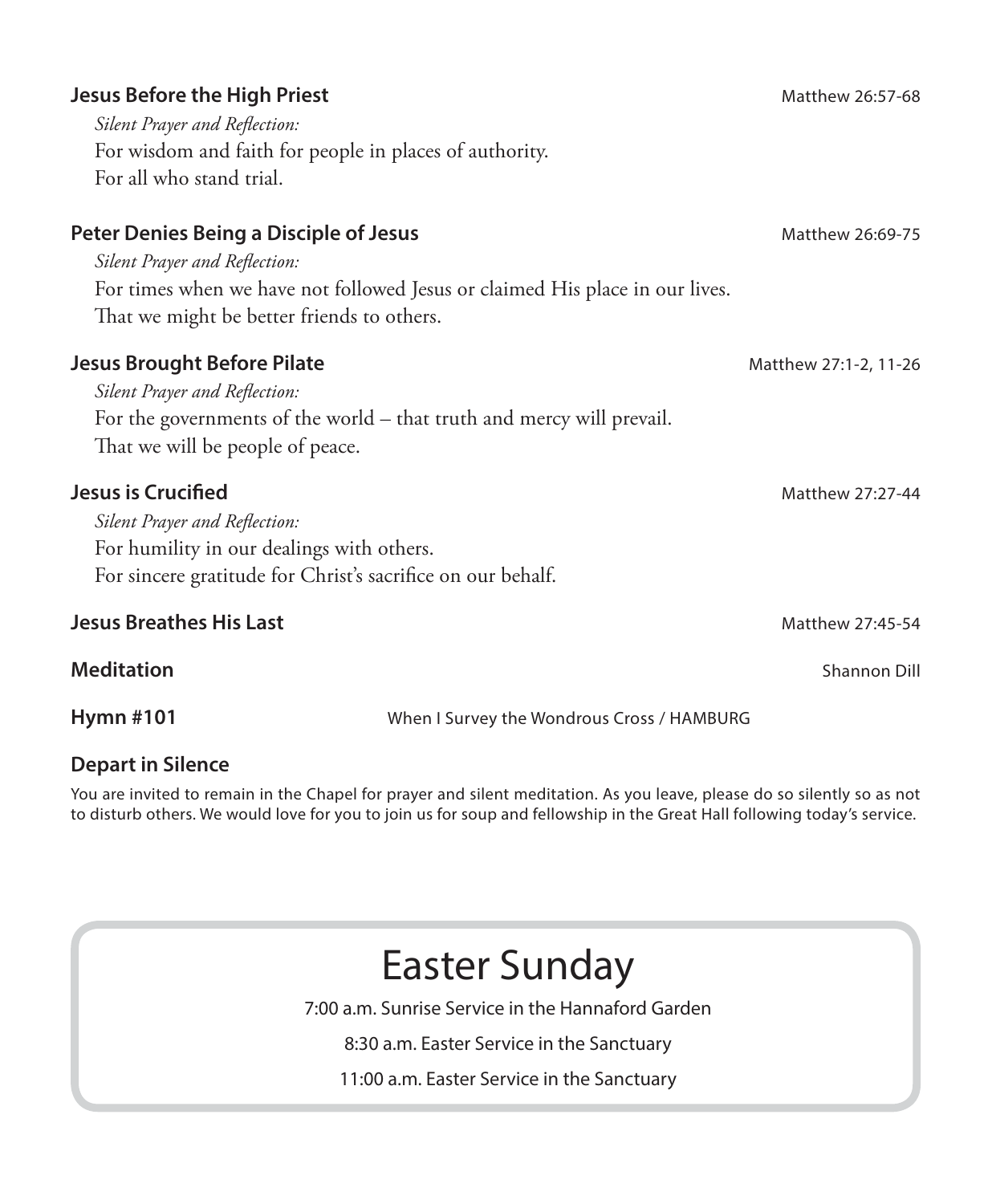



# April 18, 2014 12:00 p.m. GOOD FRIDAY

**Our Mission:** Responding to God's call and empowered by the Holy Spirit, we invite all to join us in knowing, serving, and sharing Jesus Christ here and around the world.

> **Our Vision:** To be a beacon of faith, hope, and love – every member an active disciple in Christ's ministry.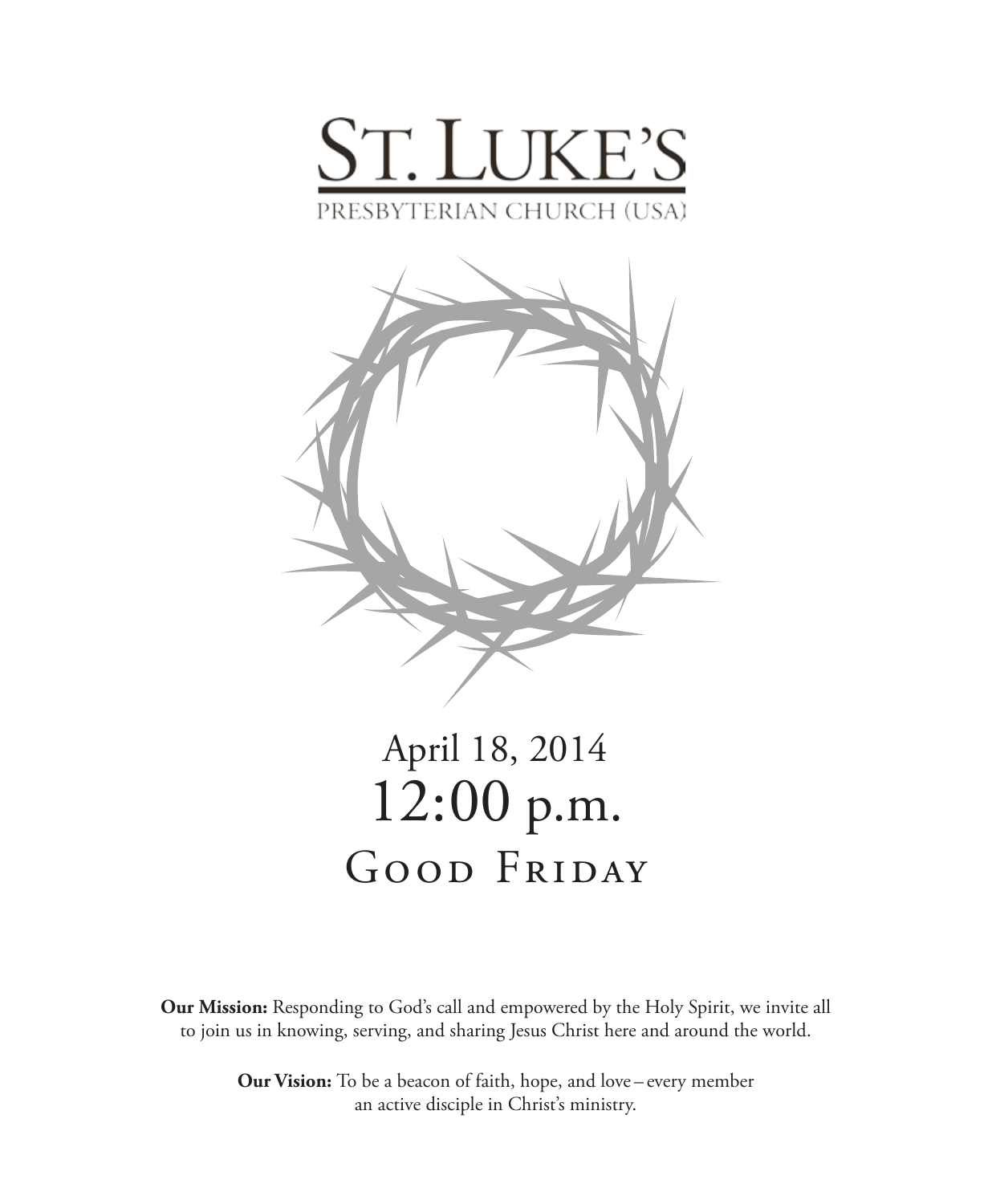April 18, 2014 • Good Friday



St. Luke's PRESBYTERIAN CHURCH (USA) 1978 Mt. Vernon Road Dunwoody, Georgia 30338-4617 770-393-1424 www.slpres.org

**OFFICE HOURS:** Mon. - Fri., 8:30 a.m. - 4:30 p.m.

8:30 a.m. Chapel Communion Service 9:30 a.m. Sunday School

11:00 a.m. Sanctuary Worship Service *Nursery provided for all services and Sunday School*

Dr. Jason Whitener, Pastor Rev. Shannon Dill, Associate Pastor Rev. Phil Brown, Associate Pastor Dr. E. Moss Robertson, Pastor Emeritus

## Serving Today

| Nancy Self, Iris Reily, Wayne & Debie Radloff, |
|------------------------------------------------|
| Leslie Berry, Roby Price                       |

## WELCOME, GUESTS!

We are delighted you are worshiping with us! If you are interested in learning more about St. Luke's or are interested in joining, please contact Jason Whitener: jasonwhitener@slpres.org or 770-393-1424, ext. 223.

## That All May Worship



St. Luke's strives to be a welcoming church for all. Assistive hearing devices, large print hymnals, large print bulletins and pew cushions are available. Please contact an usher for further assistance.

**Parents:** Children's Worship Notebooks and activity sheets are available for all ages on the table just outside the Chapel doors.

For your convenience, there is a **Family Restroom** located in the hallway of the administrative offices, on the first floor, near the main lobby.